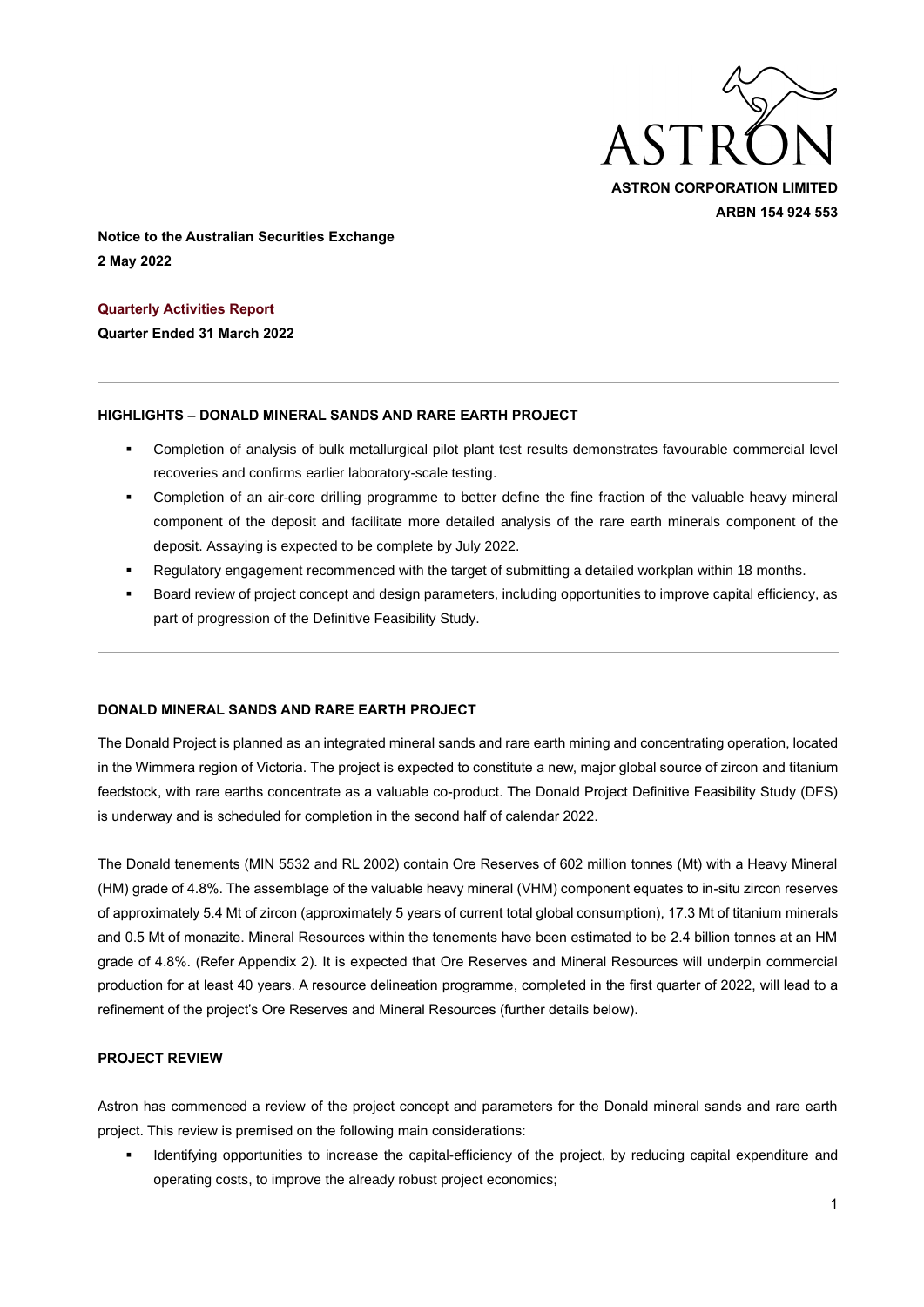- Reducing the extent of physical infrastructure and associated site service requirements of the project to provide a potential improvement in the time to commencement of production;
- Ensuring that the physical parameters of the project are aligned with the Environmental Effects Statement (EES) which was approved by the Victorian Minister for Planning in 2008, ensuring greater confidence in the timely receipt of the remaining regulatory approvals; and
- Reducing the project execution risk in key areas (particularly in terms of sourcing and procurement of long lead items, given current supply chain constraints).

The Board of Astron considers this fundamental review is warranted. The review has been aided by the engagement of Mr Sean Chelius as Project Director of the Donald project. Sean brings 30 years of experience in project planning, engineering and implementation, across resource projects at Anglo American, Ausenco, Worley Parsons, Newcrest and BHP.

The review includes all key elements of the project including mining rate and ore throughput, physical infrastructure and site services, and product (rare earth element concentrate and VHM) processing. The review will incorporate the results from a recently completed delineation drilling programme which was designed to better define the finer grained and rare earth components of the deposit. The company expects to be in a position to advise any material changes in the project concept during the June quarter, as part of the the DFS process.

#### **Main Work Streams**

The main work streams for the project include geological evaluation, metallurgical and processing test work, engineering design, regulatory approvals and community engagement, as well as customer engagement for potential sales arrangements.

#### *Geological Evaluation*

An air core drilling programme conducted over tenement MIN 5532, which is contained in the Donald deposit, was completed in early March. The programme included a total of 245 holes at a 250 metre (east-west) \*500 metre (northsouth) drill pattern, with a total of 6,349 metres. It was designed to delineate the 20 to 38 micron fraction of the valuable heavy mineral (VHM) component of the deposit and to provide a more detailed analysis of the rare earth minerals in the deposit including the xenotime component. The 20 to 38 micron fraction of VHM was not included in the earlier geological model of the resource as it was assumed not to be recoverable. However, subsequent metallurgical testwork, including pilot plant operation, has provided confidence in the recovery of this material. Assays are currently underway and results are expected by July 2022.

Subsequent to the completion of the resource drilling programme a sonic drilling programme, consisted of 15 geotechnical drill holes, 10 holes of bulk sample core and two water monitoring holes was carried out. In total, the sonic drilling consisted of 706 metres. The results of this programme will be utilised for geotechnical analysis of the deposit. It will also provide additional bulk samples for metallurgical test work.

Information from the air core and sonic drilling programmes will be used to refine the understanding of the metallurgical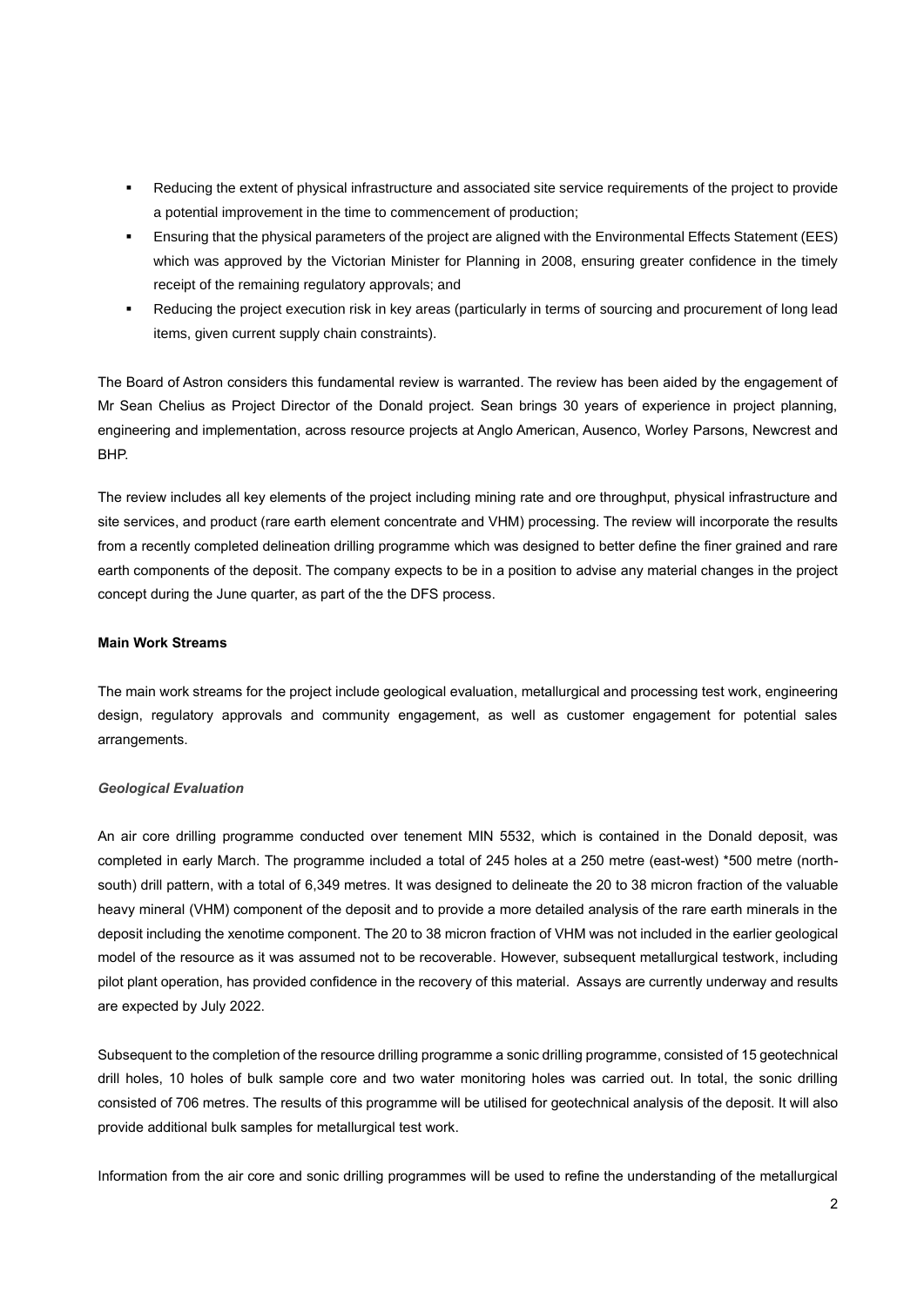characteristics of the ore body and facilitate mine planning for the DFS. The information is also expected to contribute to a revised Mineral Resource and Ore Reserves Statement.

#### *Metallurgical and Processing Test Work*

Mineral Technologies (MT) has undertaken extensive metallurgical and processing test work for Astron, initially utilising approximately 1,000 tonnes of Donald ore processed through a pilot wet concentration plant to produce bulk samples of of heavy mineral concentrate (HMC). This material has been utilised in bulk mineral separation pilot plant trials to produce final products of premium grade and standard grade zircon as well as a titanium dioxide product (referred to as titania).

For details relating to the sourcing of the material for the metallurgical testwork, please see appendix tables 1 and 2.

During the March quarter, the analysis of the complete suite of processing test work was undertaken as part of the preparation of the metallurgical report in support of detailed engineering and the DFS.

Using titanium dioxide (TiO<sub>2</sub>), zircon (ZrO<sub>2</sub>) and cerium oxide (CeO<sub>2</sub>) as tracers, the processing trials were able to achieve product recoveries of 86.0% of titania, 85.5% of zircon (consisting of 71.9% recovering to premium grade zircon and 13.6% recovering to a secondary zircon product), and 91.1% of rare earth minerals recovered as a rare earth concentrate relative to a 95% THM HMC concentrate.

The metallurgical test results from the pilot plant operation work provide confidence that similar recoveries will be achievable from commercial operations. The acheived recoveries also compare favourably with those for existing mineral sands operators.

## *Engineering Design*

During the current quarter, MT advanced basic design packages to include co-disposal of tailings and minor amendments to process flowsheets to include information and learnings gained from the pilot scale test work.

Determination of the main infrastructure requirements of the project is at an advanced stage.

## *Regulatory Approvals and Community Engagement*

During the March quarter, company representatives engaged with the main Victorian Government regulators to discuss the revised project concept and the associated regulatory requirements, approvals pathways and time frames. This has enabled work to commence for the submission of a Work Plan for the project.

In addition, engagement with a number of local landowners and the local Shire Council was undertaken with a particular reference to the infrastructure requirements of the project.

During the quarter, a Community Engagement Plan was advanced to near completion, with the appointment of a Community Liaison Officer.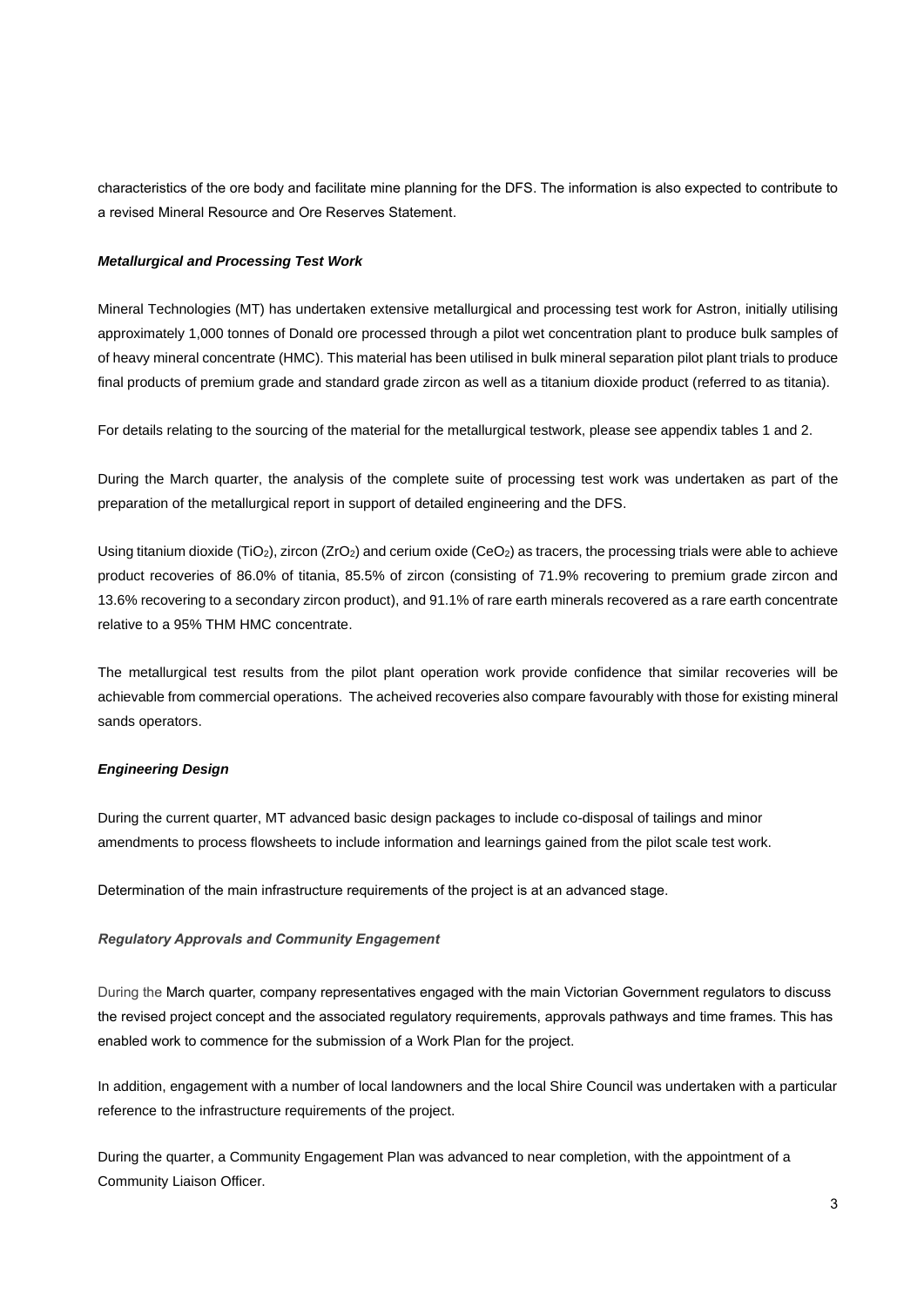#### *Customer Engagement*

During the quarter, Astron continued discussions with third parties in relation to processing options for the project's rare earth element concentrate product stream.

#### **PRODUCTION**

As the project is at an evaluation and development stage, no commercial production activities are being conducted.

## **EXPENDITURE SUMMARY**

| <b>Production Activities</b> | March Qtr 2022 | <b>YTD 2022 FY</b> |
|------------------------------|----------------|--------------------|
|                              | Nil            | Nil                |
| Development Activities       | March Otr 2022 | <b>YTD 2022 FY</b> |
|                              | \$1.029.795    | \$3.036.066        |

Note: the development activities expenditure includes procurement, design and consulting.

#### **NIAFARANG MINERAL SANDS PROJECT, SENEGAL**

The Niafarang Project is located within an exploration licence zone covering an area of 397 square kilometres the Casamance coast of Senegal, West Africa. Astron owns a licence issued under Order Number 09042/MIM/TMG through its subsidiary company, Senegal Mineral Resources (SMR). Environmental and mining licences were awarded in 2017. A Small Mining Licence (SML) was awarded to Astron and transferred to its Senegalese-based subsidiary expiring on the 30 May 2022.

The project plans to access a high-grade coastal mineral sands deposit using conventional dredge mining and concentrating techniques to produce a heavy mineral concentrate.

A mining licence renewal application was submitted to the Senegal Mines Department on 30 March 2022, within the prescribed re-application time frame.

## **PRODUCTION**

Given the stage of the project, no production activity is being undertaken.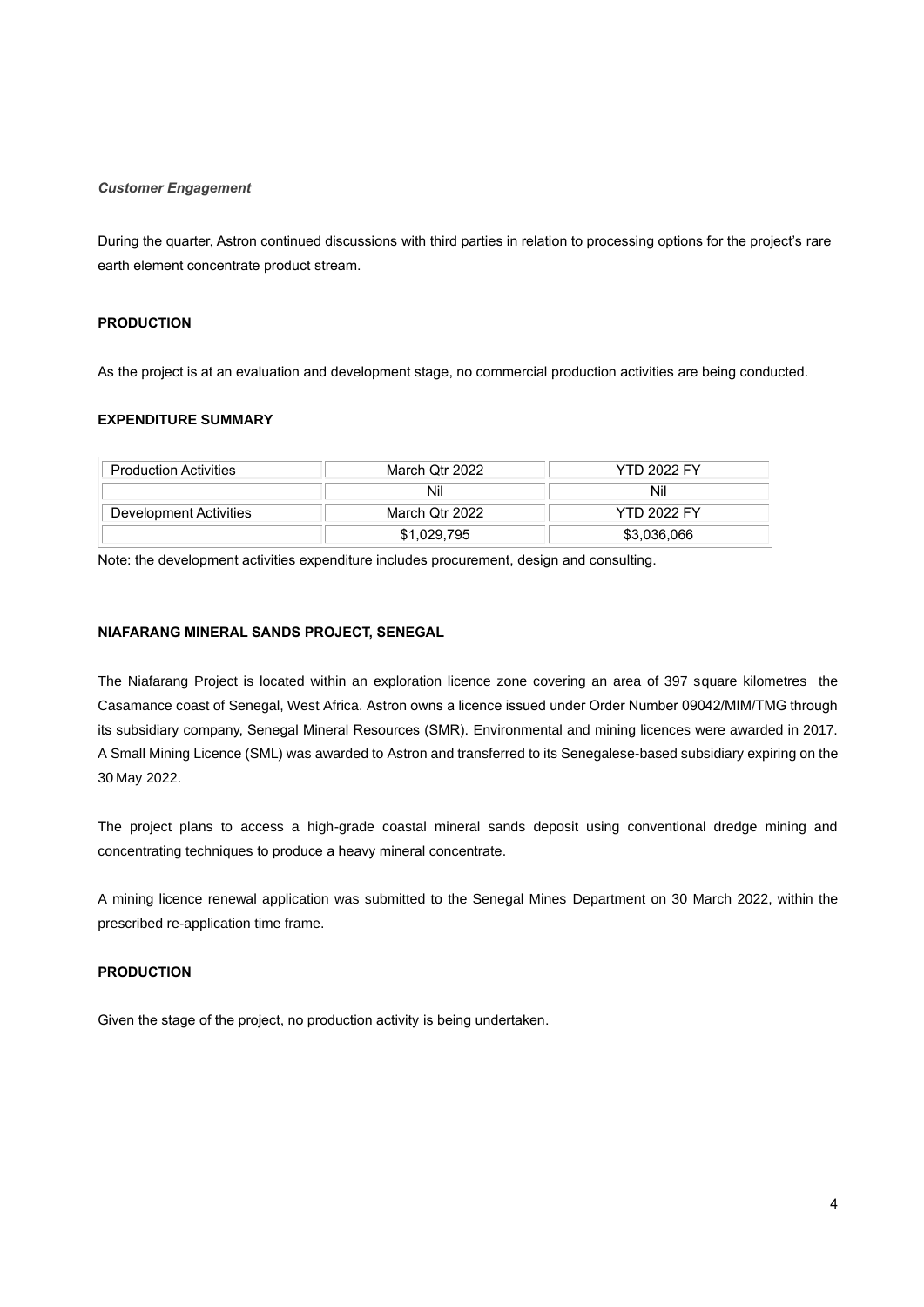## **EXPENDITURE SUMMARY**

| <b>Production Activities</b> | March Qtr 2022 | <b>YTD 2022 FY</b> |
|------------------------------|----------------|--------------------|
|                              | Nil            | Nil                |
| Development Activities       | March Otr 2022 | <b>YTD 2022 FY</b> |
|                              | \$74.342       | \$224,045          |

## **ASTRON CHINA**

Astron Corporation, through its subsidiary Astron Titanium (Yingkou) Ltd, owns and operates a mineral sands processing plant in Yingkou, Liaoning, China.

The revenue from Astron's Chinese operations was A\$2,960,202 for the March 2022 quarter (March quarter 2021: A\$4,663,670) The drop in trading income is attributable to the Chinese New Year period, and Covid 19 related Government lockdowns imposed in Yingkou city during March.

Alternative feedstock providers have been identified and a number of discussions are being advanced to final agreement stage. These arrangements relate to titania middlings for processing into a rutile grade product. In addition, a supply of zircon middlings, for delivery over three months, has been secured to enable plant reconfiguration requirements to be determined to enable the processing of this material to produce a higher grade zircon product.

#### **ASX ADDITIONAL INFORMATION**

ASX listing rule 5.3.5 – Payment to related parties of the entity and their associates

Appendix 5B, Section 6.1 – Description of payments:

Total Directors remuneration for the quarter \$156,000 (includes superannuation)

This announcement is authorised by the Managing Director of Astron Corporation Limited.

#### **For further information, contact:**

Tiger Brown, Managing Director +61 3 5385 7088 [tiger.brown@astronlimited.com](mailto:tiger.brown@astronlimited.com)

Joshua Theunissen, Australian Company Secretary +61 3 5385 7088 [joshua.theunissen@astronlimited.com](mailto:joshua.theunissen@astronlimited.com)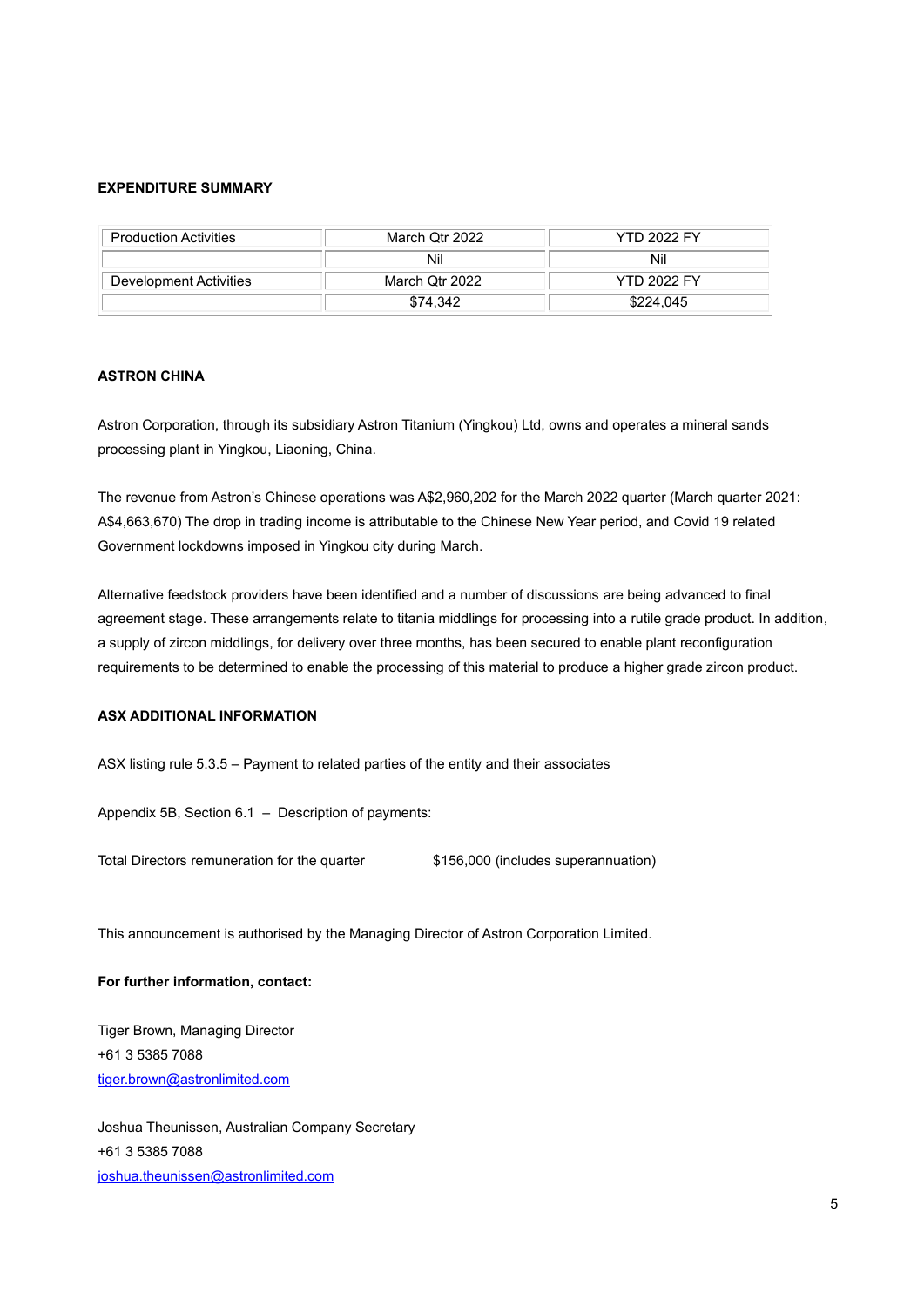#### **About Astron**

Astron Corporation Limited (ASX: ATR) is an ASX listed company, with over 35 years of experience in mineral sands processing technology and downstream product development, as well as the marketing and sales of zircon and titanium dioxide products. Astron's prime focus is on the development of its large, long-life and attractive zircon assemblage Donald Mineral Sands and Rare Earth Project in regional Victoria. Donald has the ability to represent a new major source of global supply in mineral sands. The company conducts a mineral sands trading operation based in Shenyang, China; operates a zircon and titanium chemicals and metals research and development facility in Yingkou, China; and is the owner of the Niafarang Mineral Sands Project in Senegal.

#### **COMPETENT PERSONS STATEMENT**

The information in this report that relates to Exploration Results and Mineral Resources for the Donald Mineral Sands and Rare Earth Project is based on information first reported in previous ASX announcements by the Company, as listed in this announcement. The Company confirms that it is not aware of any new information or data that materially affects the information included in the original market announcements and that all material assumptions and technical parameters underpinning the estimates in the original announcements continuing to apply and have not materially changed. The information in this document that relates to the estimation of the Mineral Resources is based on information compiled by Mr Rod Webster, a Competent Person who is a Member of the Australasian Institute of Mining and Metallurgy and Australian Institute of Geoscientists. Mr Webster is a full-time employee of AMC Consultants Pty Ltd and is independent of Astron. Mr Webster has sufficient experience that is relevant to the style of mineralisation and type of deposit under consideration and to the activity being undertaken to qualify as a Competent Person as defined in the 2012 Edition of the 'Australasian Code for Reporting of Exploration Results, Mineral Resources and Ore Reserves'. The Company confirms that the form and context in which the Competent Persons' findings are presented have not prematurely modified from the relevant original market announcement.

The information in this document that relates to the estimation of the Ore Reserves is based on information compiled by Mr Pier Federici, a Competent Person who is a Member of the Australasian Institute of Mining and Metallurgy. Mr Federici is a full-time employee of AMC Consultants Pty Ltd and is independent of Astron. Mr Federici has sufficient experience that is relevant to the style of mineralisation and type of deposit under consideration and to the activity being undertaken to qualify as a Competent Person as defined in the 2012 Edition of the 'Australasian Code for Reporting of Exploration Results, Mineral Resources and Ore Reserves'. The Company confirms that the form and context in which the Competent Persons' findings are presented have not prematurely modified from the relevant original market announcement.

#### CAUTIONARY STATEMENT

Certain sections of this document contain forward looking statements that are subject to risk factors associated with, among others, the economic and business circumstances occurring from time to time in the countries and sectors in which the Astron group operates. It is believed that the expectations reflected in these statements are reasonable, but they may be affected by a wide range of variables which could cause results to differ materially from those currently projected.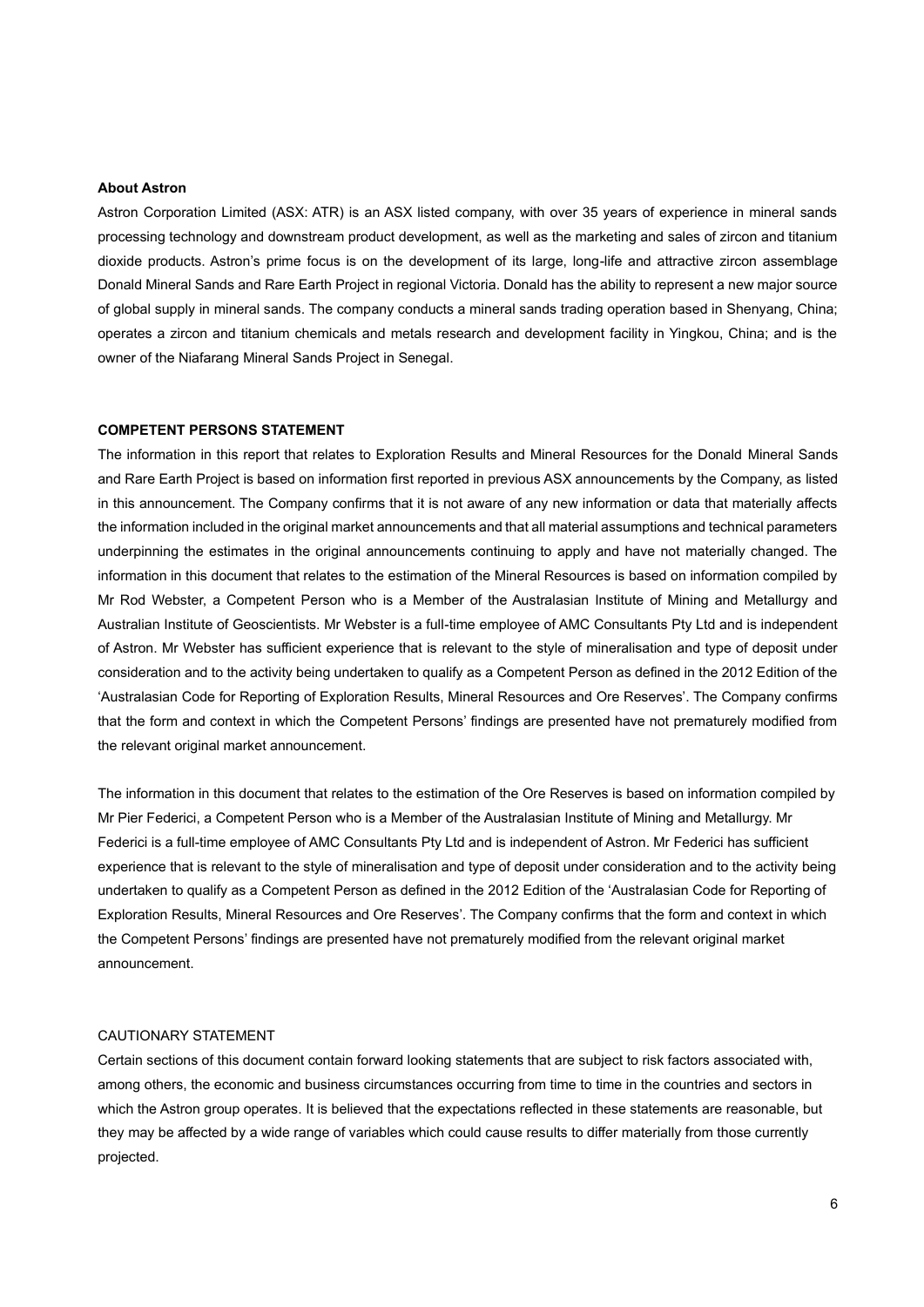The information contained in this document is not investment or financial product advice and is not intended to be used as the basis for making an investment decision. Please note that, in providing this document, Astron has not considered the objectives, financial position or needs of any particular recipient. Astron strongly suggests that investors consult a financial advisor prior to making an investment decision.

This document may include "forward looking statements" within the meaning of securities laws of applicable jurisdictions. Forward looking statements can generally be identified by the use of the words "anticipate", "believe", "expect", "project", "forecast", "estimate", "likely", "intend", "should", "could", "may", "target", "plan", "guidance" and other similar expressions. Indications of, and guidance on, future earning or dividends and financial position and performance are also forwardlooking statements. Such forward-looking statements are not guarantees of future performance and involve known and unknown risks, uncertainties and other factors, many of which are beyond the control of Astron and its related bodies corporate, together with their respective directors, officers, employees, agents or advisers, that may cause actual results to differ materially from those expressed or implied in such statement. Actual results, performance or achievements may vary materially from any forward looking statements and the assumptions on which those statements are based. Readers are cautioned not to place undue reliance on forward looking statements and Astron assumes no obligation to update such information. Specific regard should be given to the risk factors outlined in this document (amongst other things).

This document is not, and does not constitute, an offer to sell or the solicitation, invitation or recommendation to purchase any securities and neither this document nor anything contained in it forms the basis of any contract or commitment.

Certain financial data included in this document is not recognised under the Australian Accounting Standards and is classified as 'non-IFRS financial information' under ASIC Regulatory Guide 230 'Disclosing non-IFRS financial information' (RG 230). This non-IFRS financial information provides information to users in measuring financial performance and condition. The non-IFRS financial information does not have standardised meanings under the Australian Accounting Standards and therefore may not be comparable to similarly titled measures presented by other entities, nor should they be interpreted as an alternative to other financial measures determined in accordance with the Australian Accounting Standards. No reliance should therefore be placed on any financial information, including non-IFRS financial information and ratios, included in this document. All financial amounts contained in this document are expressed in Australian dollars and may be rounded unless otherwise stated. Any discrepancies between totals and sums of components in tables contained in this document may be due to rounding.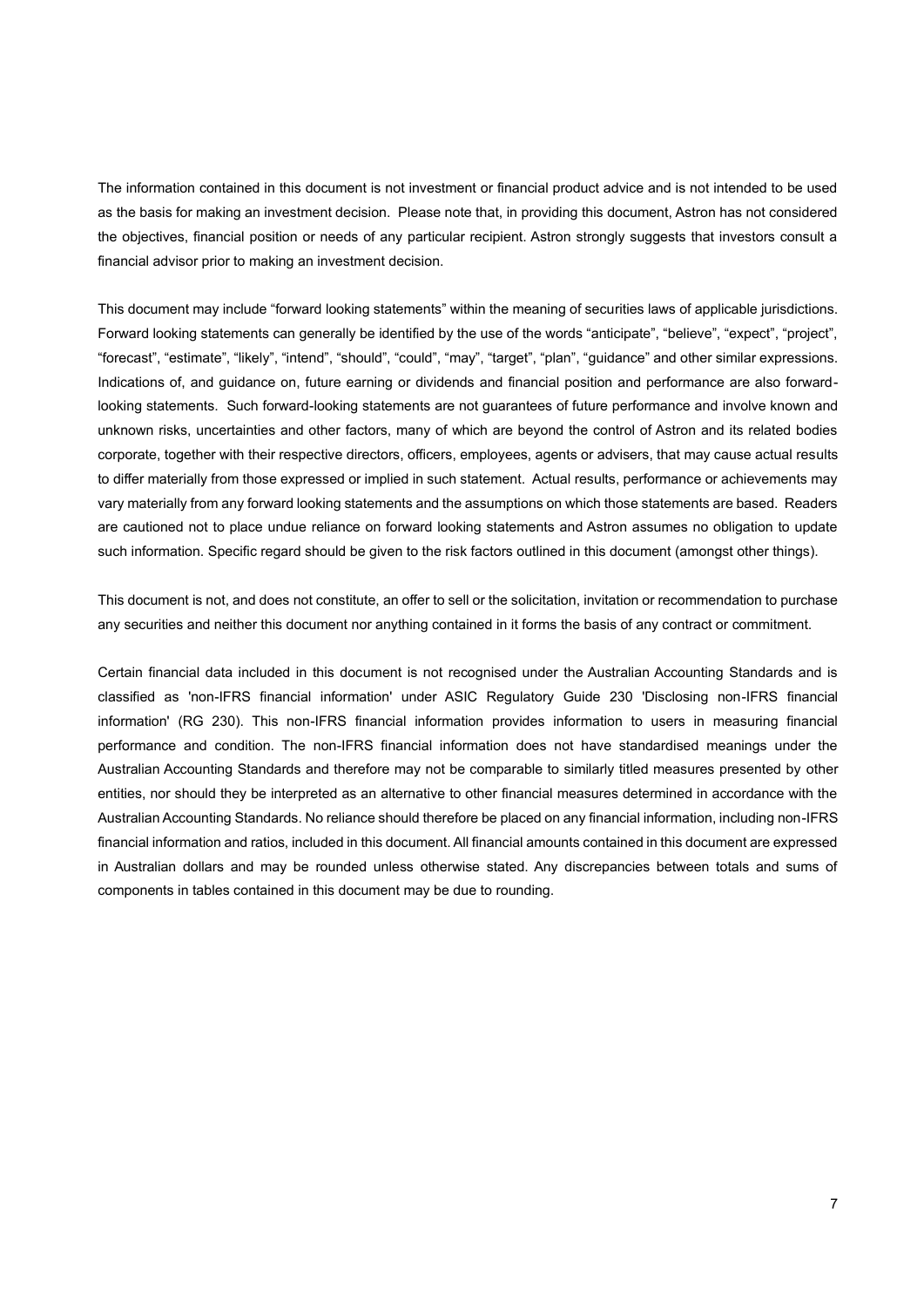## **Schedule 1: Donald Mineral Sands and Rare Earth Project Interests in Tenements**

| Location           | Tenement       | Percentage held | Holder                       |
|--------------------|----------------|-----------------|------------------------------|
| Victoria Australia | RL 2002        | 100             | Donald Mineral Sands Pty Ltd |
| Victoria Australia | <b>RL 2003</b> | 100             | Donald Mineral Sands Pty Ltd |
| Victoria Australia | MIN5532        | 100             | Donald Mineral Sands Pty Ltd |
| Victoria Australia | EL5186         | 100             | Donald Mineral Sands Pty Ltd |

## Figure 1: Tenements map

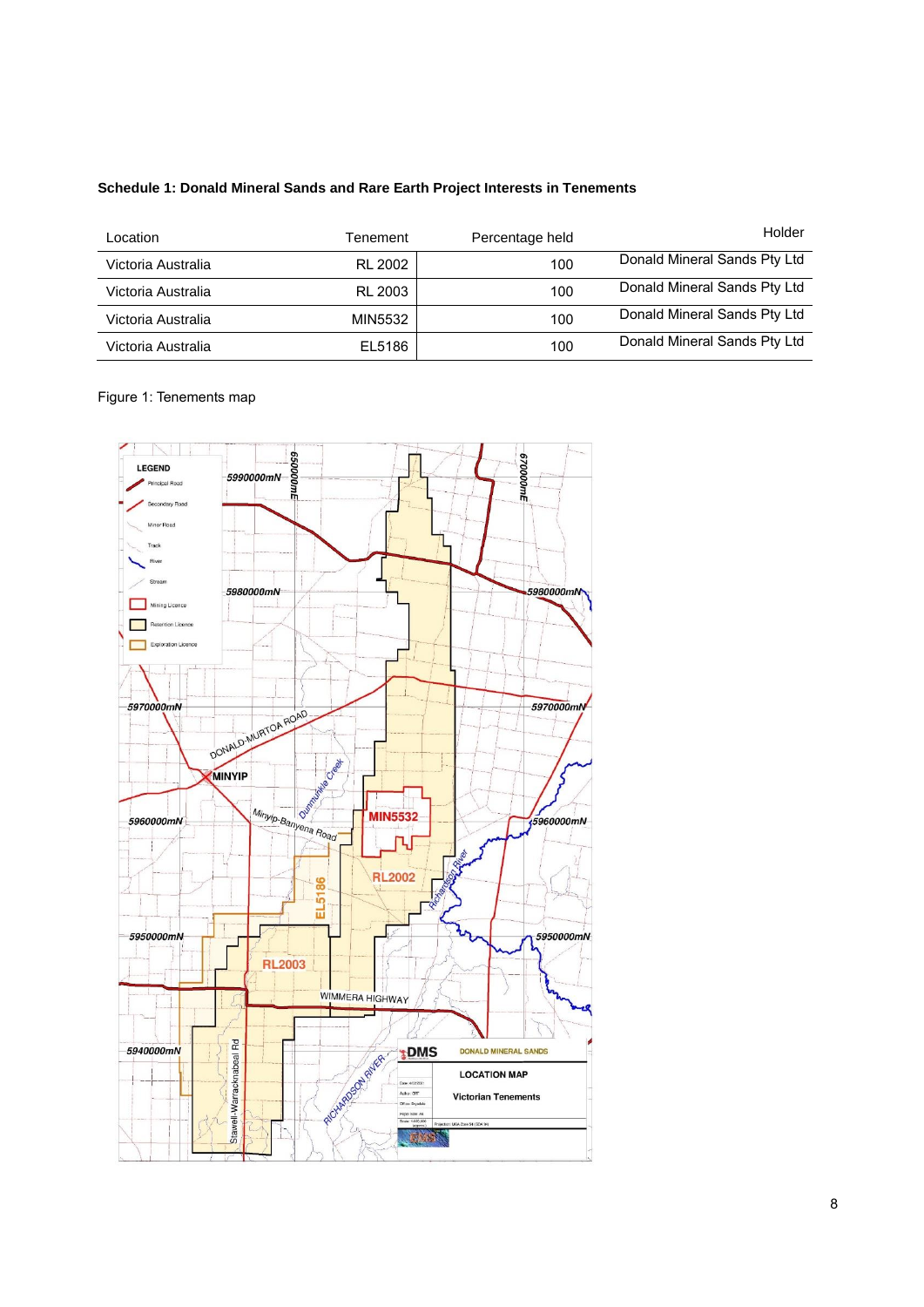## **Schedule 2**

#### **APPENDIX A: DONALD DEPOSIT UPDATED ORE RESERVE & MINERAL RESOURCE STATEMENTS**

#### *Ore Reserves* <sup>1</sup>

Based on the supporting mine planning completed, pit inventories to support an Ore Reserve Estimate, in accordance with JORC 2012 are shown in Table 1.1. Ore has been classified as Proven Ore Reserve, based on Measured Mineral Resource and Probable Ore Reserve, based on Indicated Mineral Resource. The results of the Ore Reserve estimate reflect the Competent Person's view of the deposit.

Note that the Mineral Resources are reported inclusive of the Ore Reserve.

| <b>Classification</b>                       | <b>Tonnes</b><br>(mt) | <b>Slimes</b><br>(%) | Oversize<br>(%) | НM<br>(%) | <b>Ilmenite</b><br>(%HM) | Leucoxene<br>(%HM) | <b>Rutile</b><br>(%HM) | <b>Zircon</b><br>(%HM) | <b>Monazite</b><br>(%HM) |
|---------------------------------------------|-----------------------|----------------------|-----------------|-----------|--------------------------|--------------------|------------------------|------------------------|--------------------------|
| <b>Within MIN5532</b>                       |                       |                      |                 |           |                          |                    |                        |                        |                          |
| Proved                                      | 170                   | 14                   | 12              | 5.3       | 31                       | 22                 | 7.1                    | 19                     | 1.9                      |
| Probable                                    | 24                    | 13                   | 12              | 4.9       | 33                       | 21                 | 6.7                    | 20                     | 2.0                      |
| Total                                       | 194                   | 14                   | 12 <sup>2</sup> | 5.3       | 32                       | 22                 | 7.0                    | 19                     | 1.9                      |
| Within RL2002 Outside of MIN5532            |                       |                      |                 |           |                          |                    |                        |                        |                          |
| Proved                                      | 140                   | 19                   |                 | 5.6       | 31                       | 18                 | 9.6                    | 21                     | 1.8                      |
| Probable                                    | 268                   | 16                   | 14              | 4.0       | 32                       | 19                 | 7.5                    | 17                     | 1.6                      |
| Total                                       | 408                   | 17                   | 12 <sup>1</sup> | 4.5       | 32                       | 19                 | 8.4                    | 19                     | 1.8                      |
| <b>Total within Donald Deposit (RL2002)</b> |                       |                      |                 |           |                          |                    |                        |                        |                          |
| Proved                                      | 310                   | 16                   | 108             | 5.4       | 31                       | 20                 | 8.2                    | 20                     | 1.8                      |
| Probable                                    | 292                   | 16                   | 14              | 4.1       | 32                       | 20                 | 7.4                    | 17                     | 1.6                      |
| Total                                       | 602                   | 16                   | 12 <sup>2</sup> | 4.8       | 32                       | 20                 | 7.9                    | 19                     | 1.7                      |

**Table 1.1 Donald Mineral Sands Ore Reserve for RL 2002 at February 2021**

**Note** 1.

1. The ore tonnes have been rounded to the nearest 1mt and grades have been rounded to two significant figure. 2. The Ore Reserve is based on indicated and Measured Mineral Resource contained with mine designs above an economic cut-off. The economic cut-off is definited as the value of the products less the cost of processing

3. Mining recovery and dilution have been applied to the figures above.

The JORC Code 2012 Table 1, Section 4 to support the Ore Reserve Estimate is included in Appendix B of the Donald Project Ore Reserve Statement released 18 February 2021. The Ore Reserve estimates have been compiled in accordance with the guidelines defined in the 2012 JORC Code.

#### *Mineral Resources<sup>1</sup>*

Astron Corporation last reported the Mineral Resource on 7<sup>th</sup> April 2016 in accordance with JORC 2012. Below is an exact of the AMC report (AMC 115075) prepared to support the Mineral Resource. The Mineral Resource estimate was reported in accordance with the JORC Code for the heavy minerals (HM) and valuable heavy minerals (VHM) Content for MIN5532

<sup>1</sup> *Australian Code for Reporting of Exploration Results, Mineral Resources and Ore Reserves, 2012 Edition, sets out minimum standards, recommendations and guidelines for public reporting in Australasia of Exploration Results, Mineral Resources and Ore Reserves authored by the Joint Ore Reserves Committee of The Australian Institute of Mining and Metallurgy, Australian Institute of Geoscientists and Minerals Council of Australia.* The Ore Reserve and Mineral Resource estimates were prepared by AMC Consultants Pty Ltd. For further details see Astron's ASX announcement 18 February 2021, "Donald Project Ore Reserve Update".

<sup>1</sup> *Refer ASX Release 7 April 2016*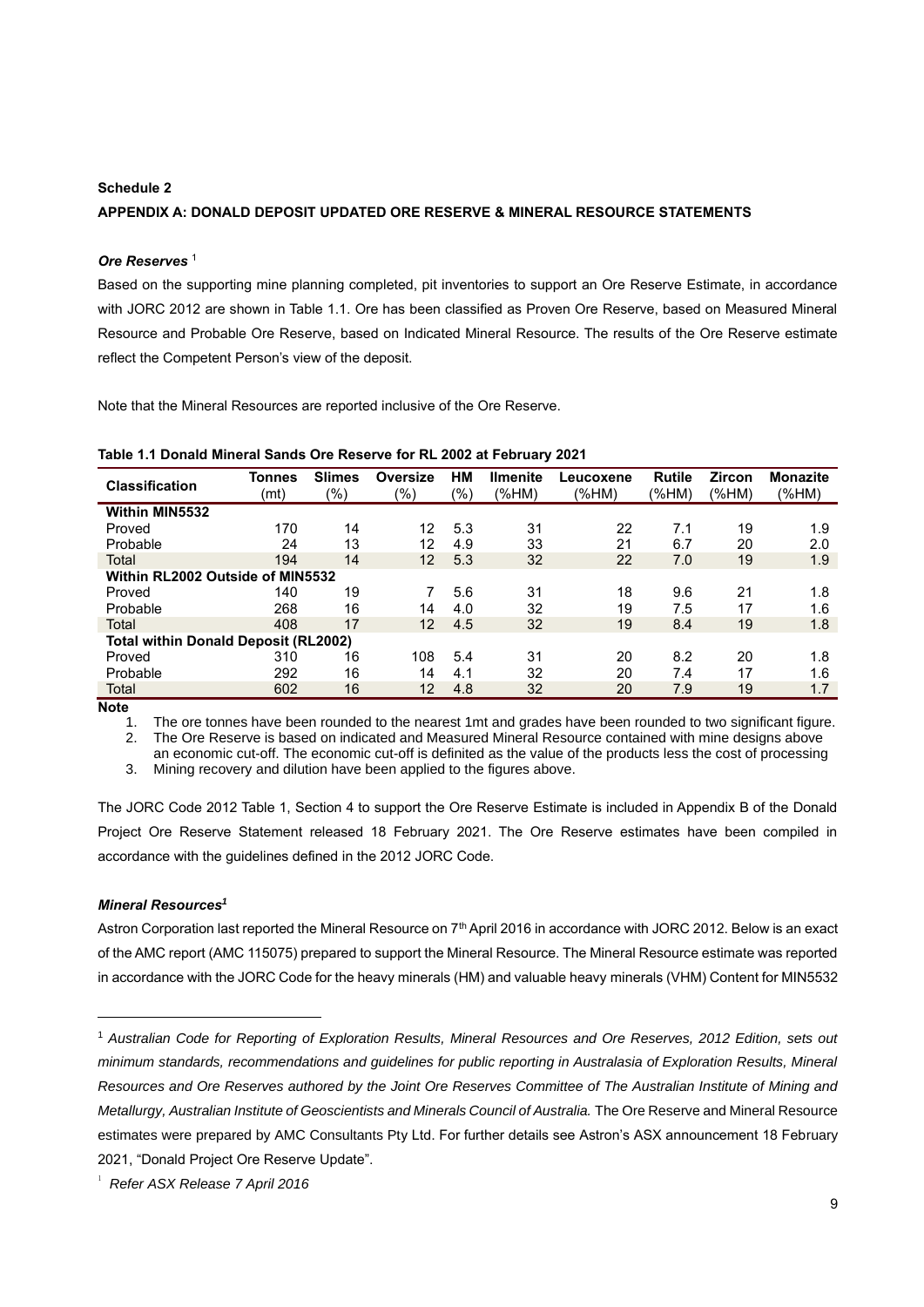and RL 2002 of the Donald Heavy Mineral Sands Deposit and for RL2003, RLA2006 (since been amalgamated into RL2003) of the Jackson Heavy Mineral Sands Deposit.

The Mineral Resource estimate was reported in accordance with the JORC Code for the heavy minerals (HM) and valuable heavy minerals (VHM) content has been used for the preparation of the Ore Reserve. Only the resource containing valuable heavy minerals (VHM) content has been used for the preparation of the Ore Reserve.

|                                              | <b>Tonnes</b>  | HM     | <b>Slimes</b> | Oversize |  |  |
|----------------------------------------------|----------------|--------|---------------|----------|--|--|
| <b>Classification</b>                        | (mt)           | $(\%)$ | $(\%)$        | $(\%)$   |  |  |
| Within ML5532                                |                |        |               |          |  |  |
| Measured                                     | 372            | 4.5    | 14.4          | 12.8     |  |  |
| Indicated                                    | 75             | 4.0    | 13.8          | 13.1     |  |  |
| Inferred                                     | $\overline{7}$ | 3.5    | 13.5          | 10.6     |  |  |
| Subtotal                                     | 454            | 4.4    | 14.2          | 12.8     |  |  |
| With RL2002 Outside of ML5532                |                |        |               |          |  |  |
| Measured                                     | 343            | 3.9    | 19.8          | 8.1      |  |  |
| Indicated                                    | 833            | 3.3    | 16.2          | 13.5     |  |  |
| Inferred                                     | 1,595          | 3.3    | 15.7          | 6.0      |  |  |
| Subtotal                                     | 2,771          | 3.4    | 16.4          | 8.5      |  |  |
| <b>Total within Donald Deposit (RL2002)</b>  |                |        |               |          |  |  |
| Measured                                     | 715            | 4.2    | 17.0          | 10.6     |  |  |
| Indicated                                    | 907            | 3.4    | 16.0          | 13.4     |  |  |
| Inferred                                     | 1,603          | 3.4    | 15.7          | 6.0      |  |  |
| Subtotal                                     | 3,225          | 3.6    | 16.1          | 9.1      |  |  |
| <b>Total within Jackson Deposit (RL2003)</b> |                |        |               |          |  |  |
| Measured                                     | $\mathbf 0$    | 0.0    | 0.0           | 0.0      |  |  |
| Indicated                                    | 1,903          | 2.8    | 19.0          | 5.8      |  |  |
| Inferred                                     | 584            | 2.9    | 16.7          | 3.3      |  |  |
| Subtotal                                     | 2,497          | 2.9    | 18.5          | 5.2      |  |  |
| <b>Total Donald Project</b>                  |                |        |               |          |  |  |
| Measured                                     | 715            | 4.3    | 18.1          | 11.1     |  |  |
| Indicated                                    | 2,811          | 3.0    | 17.9          | 8.2      |  |  |
| Inferred                                     | 2,187          | 3.3    | 16.4          | 5.5      |  |  |
| Total                                        | 5,712          | 3.2    | 16.9          | 7.3      |  |  |

**Table 1.2 Mineral Resource at a 1% Cut-off**

**Note** 

1. The total tonnes may not equal the sum of the individual resources due to rounding.<br>2. The cut-off grade is 1% HM.

2. The cut-off grade is 1% HM.<br>3. The figures are rounded to the

The figures are rounded to the nearest: 10M for tonnes, one decimal for HM, Slimes and Oversize.

4. For further details including JORC Code, 2012 Edition – Table 1 and cross sectional data, see previous announcements dated 7 April 2016, available at ASX's website at: announcements dated 7 April 2016,<br>[www.asx.com.au/asxpdf/20160407/pdf/436cjyqcg3cf47.pdf](http://www.asx.com.au/asxpdf/20160407/pdf/436cjyqcg3cf47.pdf)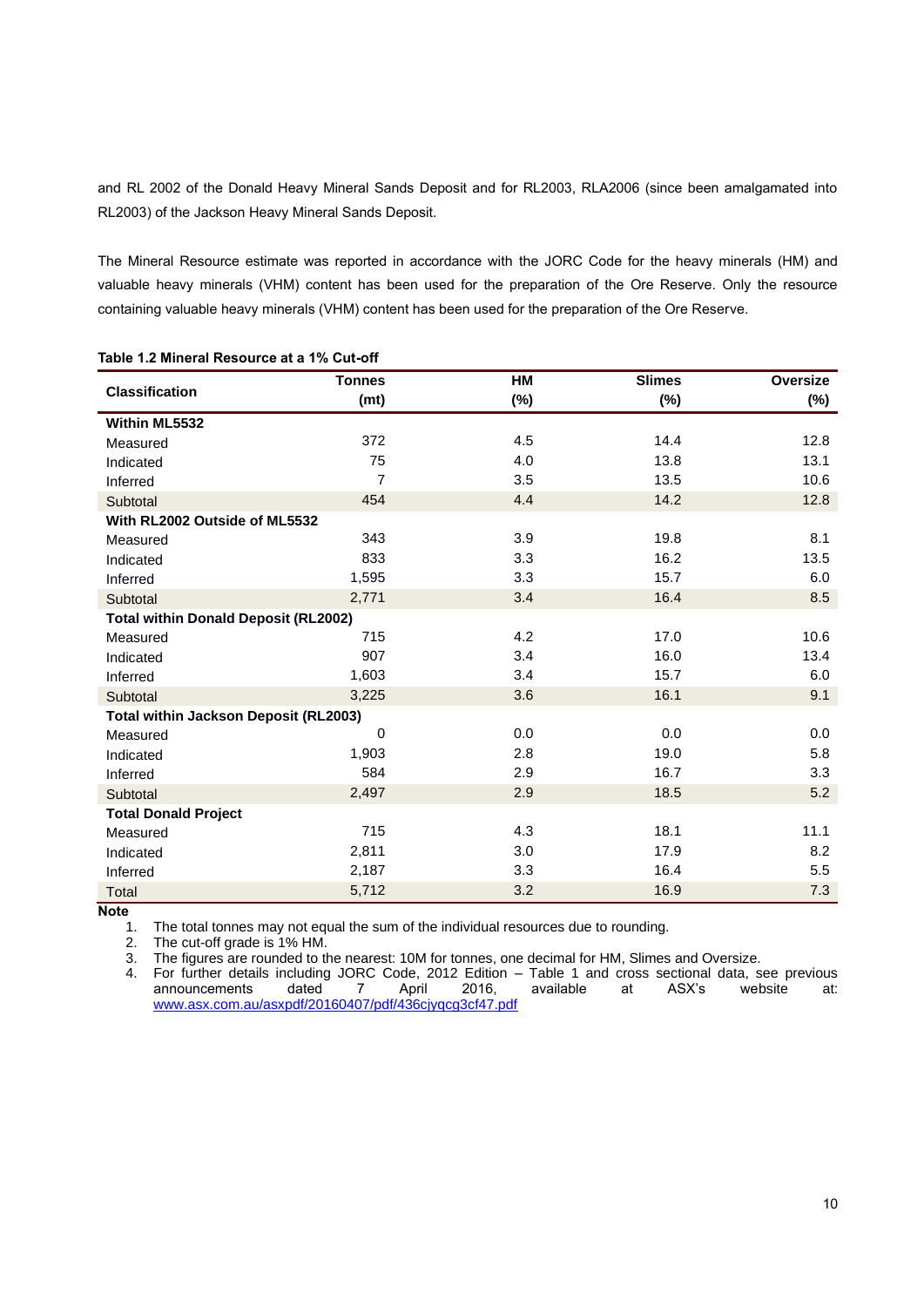| <b>Classification</b>                       | <b>Tonnes</b><br>(mt) | <b>Slimes</b><br>$(\%)$ | <b>Oversize</b><br>$(\% )$ | HМ<br>(% ) | <b>Ilmenite</b><br>(%HM) | Leucoxene<br>(%HM) | <b>Rutile</b><br>(%HM) | Zircon<br>(%M) | <b>Monazite</b><br>(%M) |
|---------------------------------------------|-----------------------|-------------------------|----------------------------|------------|--------------------------|--------------------|------------------------|----------------|-------------------------|
| Within ML5532                               |                       |                         |                            |            |                          |                    |                        |                |                         |
| Measured                                    | 264                   | 14.2                    | 12.2                       | 5.4        | 31                       | 22                 | 7                      | 19             |                         |
| Indicated                                   | 49                    | 13.6                    | 12.1                       | 4.9        | 33                       | 22                 | 7                      | 20             | $\frac{2}{2}$           |
| Inferred                                    | 5                     | 13.5                    | 10.2                       | 4.2        | 36                       | 20                 | 7                      | 22             | 3                       |
| <b>Total</b>                                | 317                   | 14.1                    | 12.1                       | 5.3        | 32                       | 22                 | $\overline{7}$         | 19             | $\overline{2}$          |
| Within RL2002 Outside of ML5532             |                       |                         |                            |            |                          |                    |                        |                |                         |
| Measured                                    | 185                   | 19.1                    | 7.3                        | 5.5        | 31                       | 19                 | 9                      | 21             | $\boldsymbol{2}$        |
| Indicated                                   | 454                   | 15.9                    | 13.2                       | 4.2        | 33                       | 19                 | 7                      | 17             | $\overline{c}$          |
| Inferred                                    | 647                   | 15.2                    | 5.8                        | 4.9        | 33                       | 17                 | 9                      | 18             | $\overline{2}$          |
| <b>Total</b>                                | 1,286                 | 16.0                    | 8.6                        | 4.8        | 33                       | 18                 | 8                      | 18             | $\overline{2}$          |
| <b>Total within Donald Deposit (RL2002)</b> |                       |                         |                            |            |                          |                    |                        |                |                         |
| Measured                                    | 448                   | 16.2                    | 10.2                       | 5.4        | 31                       | 21                 | 8                      | 20             | $\overline{\mathbf{c}}$ |
| Indicated                                   | 503                   | 15.7                    | 13.1                       | 4.3        | 33                       | 20                 | 7                      | 18             | $\overline{c}$          |
| Inferred                                    | 652                   | 15.2                    | 5.8                        | 4.9        | 33                       | 17                 | 8                      | 18             | $\overline{2}$          |
| <b>Total</b>                                | 1.604                 | 15.6                    | 9.3                        | 4.9        | 32                       | 19                 | 8                      | 18             | $\overline{2}$          |
| Total within Jackson Deposit (RL2003)       |                       |                         |                            |            |                          |                    |                        |                |                         |
| Measured                                    |                       |                         |                            |            |                          |                    |                        |                |                         |
| Indicated                                   | 668                   | 18.1                    | 5.4                        | 4.9        | 32                       | 17                 | 9                      | 18             | $\frac{2}{2}$           |
| Inferred                                    | 155                   | 15.1                    | 3.1                        | 4.0        | 32                       | 15                 | 9                      | 21             |                         |
| Total                                       | 823                   | 17.6                    | 5.0                        | 4.8        | 32                       | 17                 | 9                      | 19             | $\overline{2}$          |
| <b>Total Donald Project</b>                 |                       |                         |                            |            |                          |                    |                        |                |                         |
| Measured                                    | 448                   | 16.2                    | 10.2                       | 5.4        | 31                       | 21                 | 8                      | 20             | $\boldsymbol{2}$        |
| Indicated                                   | 1,171                 | 17.1                    | 8.7                        | 4.6        | 32                       | 18                 | 8                      | 18             | $\overline{c}$          |
| Inferred                                    | 807                   | 15.2                    | 5.3                        | 4.7        | 33                       | 17                 | 9                      | 19             | $\overline{2}$          |
| Total                                       | 2,427                 | 16.3                    | 7.0                        | 4.8        | 32                       | 18                 | 8                      | 19             | $\overline{c}$          |

**Table 1.3 Mineral Resource where VHM Data is Available at a Cut-off of 1% HM**

**Note** 

1. The total tonnes may not equal the sum of the individual resources due to rounding.<br>2. The cut-off grade is 1% HM.

2. The cut-off grade is 1% HM.<br>3. The figures are rounded to t

The figures are rounded to the nearest: 1mt for tonnes, one decimal for HM, Slimes and Oversize and whole numbers for zircon, ilmenite, rutile + anatase, leucoxene and monazite.

4. Zircon, ilmenite, rutile + anatase, leucoxene and monazite percentages are report as a percentage of the HM.<br>5. Rutile + anatase, leucoxene and monazite resource has been estimated using fewer samples than the othe Rutile + anatase, leucoxene and monazite resource has been estimated using fewer samples than the other

valuable heavy minerals. The accuracy and confidence in their estimate is therefore lower.

6. For further details including JORC Code, 2012 Edition – Table 1 and cross sectional data, see previous announcements dated 7 April 2016, available at ASX's website at

[www.asx.com.au/asxpdf/20160407/pdf/436cjyqcg3cf47.pdf](http://www.asx.com.au/asxpdf/20160407/pdf/436cjyqcg3cf47.pdf)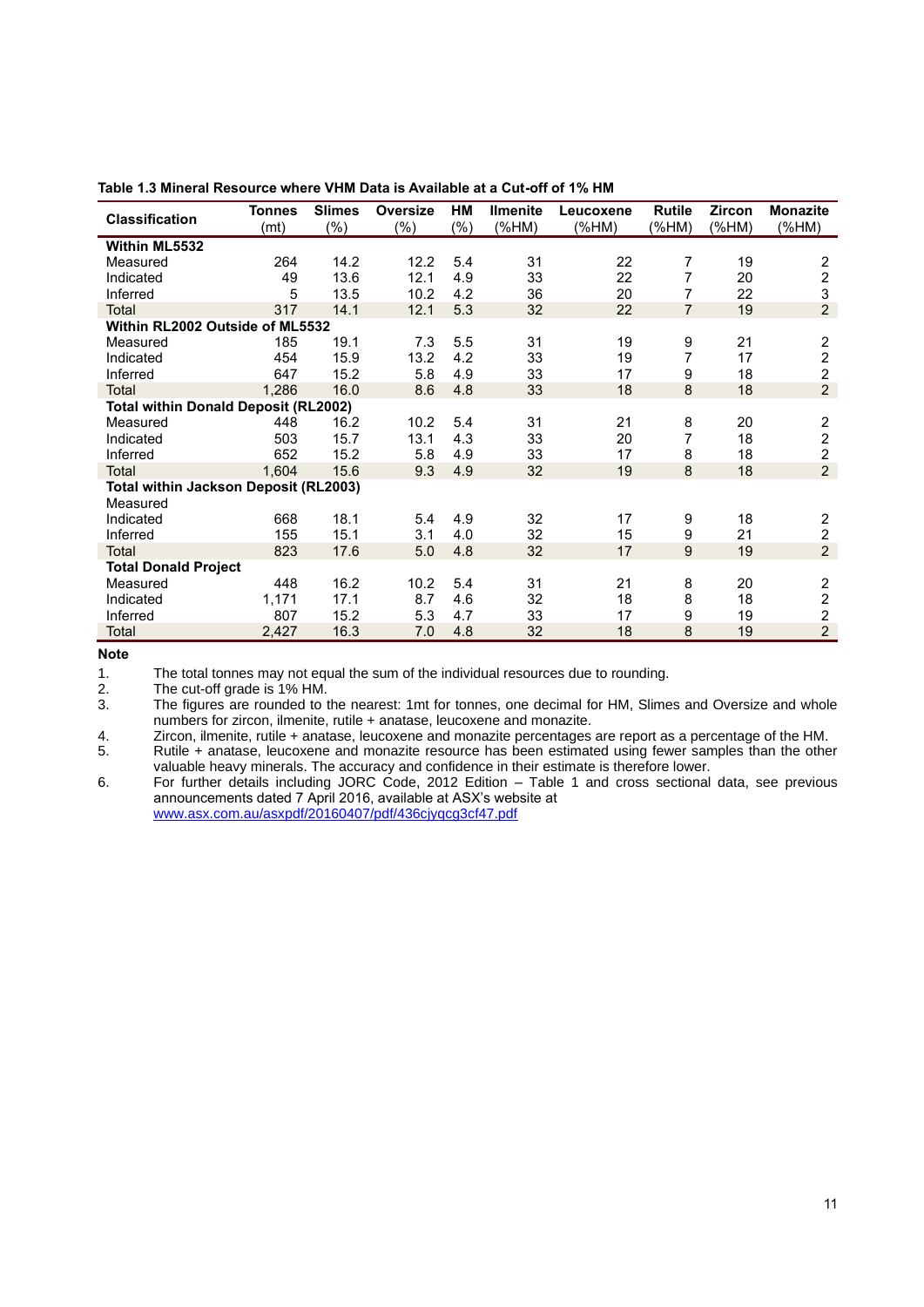# **SCHEDULE 3: DONALD MINERAL SANDS TESTPIT TABLE 1 SECTION 1 & 2**

# **Section 1 Sampling Techniques and Data**

(Criteria in this section apply to all succeeding sections.)

| <b>Criteria</b>              | <b>JORC Code explanation</b>                                                                                                                                                                                                                                                                                                                                                                                                                                                                                                                                                                                                                                                                                                                                                                                                                                                                                                                                                                                                                                                                            | <b>Commentary</b>                                                                                                                                                                                                                                                                                                                                                                                                                                                                                                                                                                                                                                                                                                                                                                                                                                                                                                                                         |
|------------------------------|---------------------------------------------------------------------------------------------------------------------------------------------------------------------------------------------------------------------------------------------------------------------------------------------------------------------------------------------------------------------------------------------------------------------------------------------------------------------------------------------------------------------------------------------------------------------------------------------------------------------------------------------------------------------------------------------------------------------------------------------------------------------------------------------------------------------------------------------------------------------------------------------------------------------------------------------------------------------------------------------------------------------------------------------------------------------------------------------------------|-----------------------------------------------------------------------------------------------------------------------------------------------------------------------------------------------------------------------------------------------------------------------------------------------------------------------------------------------------------------------------------------------------------------------------------------------------------------------------------------------------------------------------------------------------------------------------------------------------------------------------------------------------------------------------------------------------------------------------------------------------------------------------------------------------------------------------------------------------------------------------------------------------------------------------------------------------------|
| <b>Sampling techniques</b>   | 1. Nature and quality of sampling (eg cut channels, random chips, or<br>specific specialised industry standard measurement tools appropriate to<br>the minerals under investigation, such as down hole gamma sondes, or<br>handheld XRF instruments, etc). These examples should not be taken as<br>limiting the broad meaning of sampling.<br>2. Include reference to measures taken to ensure sample representivity and<br>the appropriate calibration of any measurement tools or systems used.<br>3. Aspects of the determination of mineralization that are Material to the<br>Public Report.<br>4. In cases where 'industry standard' work has been done this would be<br>relatively simple (eg 'reverse circulation drilling was used to obtain 1 m<br>samples from which 3 kg was pulverised to produce a 30 g charge for fire<br>assay'). In other cases more explanation may be required, such as<br>where there is coarse gold that has inherent sampling problems. Unusual<br>commodities or mineralization types (eg submarine nodules) may<br>warrant disclosure of detailed information. | 5. One bulk ore and five bulk density samples were taken from the<br>Donald deposit in March 2018.<br>6. The bulk sample was taken from the top of the mineralized zone at<br>9m below the surface to a depth of 16m, totaling a 7m thickness.<br>7. The bulk sample suitable for metallurgical test work was dug using<br>a Cat 330 excavator.<br>8. The test pit was benched and dug in two blocks with the top block<br>approximately 17m long x 6m wide x 5m deep and the lower block<br>7m long x 6m wide x 2m deep.<br>9. Both blocks formed the one bulk sample which was used for<br>metallurgical test work.<br>10. The mineralized Loxton Sands were also sampled by hand shovels<br>to depths of approximately 0.3 m for five bulk density samples used<br>to measure the bulk density, moisture content, Atterberg limits and<br>particle size distribution.<br>11. These samples weighing 1 to 1.5 kg were placed in sealed plastic<br>bags. |
| <b>Drilling techniques</b>   | 12. Drill type (eg core, reverse circulation, open-hole hammer, rotary air<br>blast, auger, Bangka, sonic, etc) and details (eg core diameter, triple or<br>standard tube, depth of diamond tails, face-sampling bit or other type,<br>whether core is oriented and if so, by what method, etc).                                                                                                                                                                                                                                                                                                                                                                                                                                                                                                                                                                                                                                                                                                                                                                                                        | 13. No drilling was undertaken                                                                                                                                                                                                                                                                                                                                                                                                                                                                                                                                                                                                                                                                                                                                                                                                                                                                                                                            |
| <b>Drill sample recovery</b> | 14. Method of recording and assessing core and chip sample recoveries and<br>results assessed.<br>15. Measures taken to maximise sample recovery and ensure representative<br>nature of the samples.<br>16. Whether a relationship exists between sample recovery and grade and<br>whether sample bias may have occurred due to preferential loss/gain of<br>fine/coarse material.                                                                                                                                                                                                                                                                                                                                                                                                                                                                                                                                                                                                                                                                                                                      | 17. No drilling as undertaken.<br>18. No relationship between recovery and grade were found in the bulk<br>sample as the total material within the tested mineralized zones<br>was sampled.<br>19. The bulk sample contained 5.1% HM, 2.22% TiO <sub>2</sub> and 0.67 % ZrO <sub>2</sub><br>20. The Mineral Reserves stating 4.8 % HM, 2.87 % TiO <sub>2</sub> and 0.90 %<br>ZrO <sub>2</sub>                                                                                                                                                                                                                                                                                                                                                                                                                                                                                                                                                             |
| Logging                      | 21. Whether core and chip samples have been geologically and<br>geotechnically logged to a level of detail to support appropriate Mineral<br>Resource estimation, mining studies and metallurgical studies.<br>22. Whether logging is qualitative or quantitative in nature. Core (or costean,<br>channel, etc) photography.<br>23. The total length and percentage of the relevant intersections logged.                                                                                                                                                                                                                                                                                                                                                                                                                                                                                                                                                                                                                                                                                               | 24. During excavation the following was recorded:<br>Lithologies<br>$\circ$<br>Induration<br>$\circ$<br><b>Material hardness</b><br>$\circ$                                                                                                                                                                                                                                                                                                                                                                                                                                                                                                                                                                                                                                                                                                                                                                                                               |
| Sub-sampling                 | 25. If core, whether cut or sawn and whether quarter, half or all core taken.                                                                                                                                                                                                                                                                                                                                                                                                                                                                                                                                                                                                                                                                                                                                                                                                                                                                                                                                                                                                                           | 31. Five sub-samples (1 to 5 kg) were taken for bulk density testing.                                                                                                                                                                                                                                                                                                                                                                                                                                                                                                                                                                                                                                                                                                                                                                                                                                                                                     |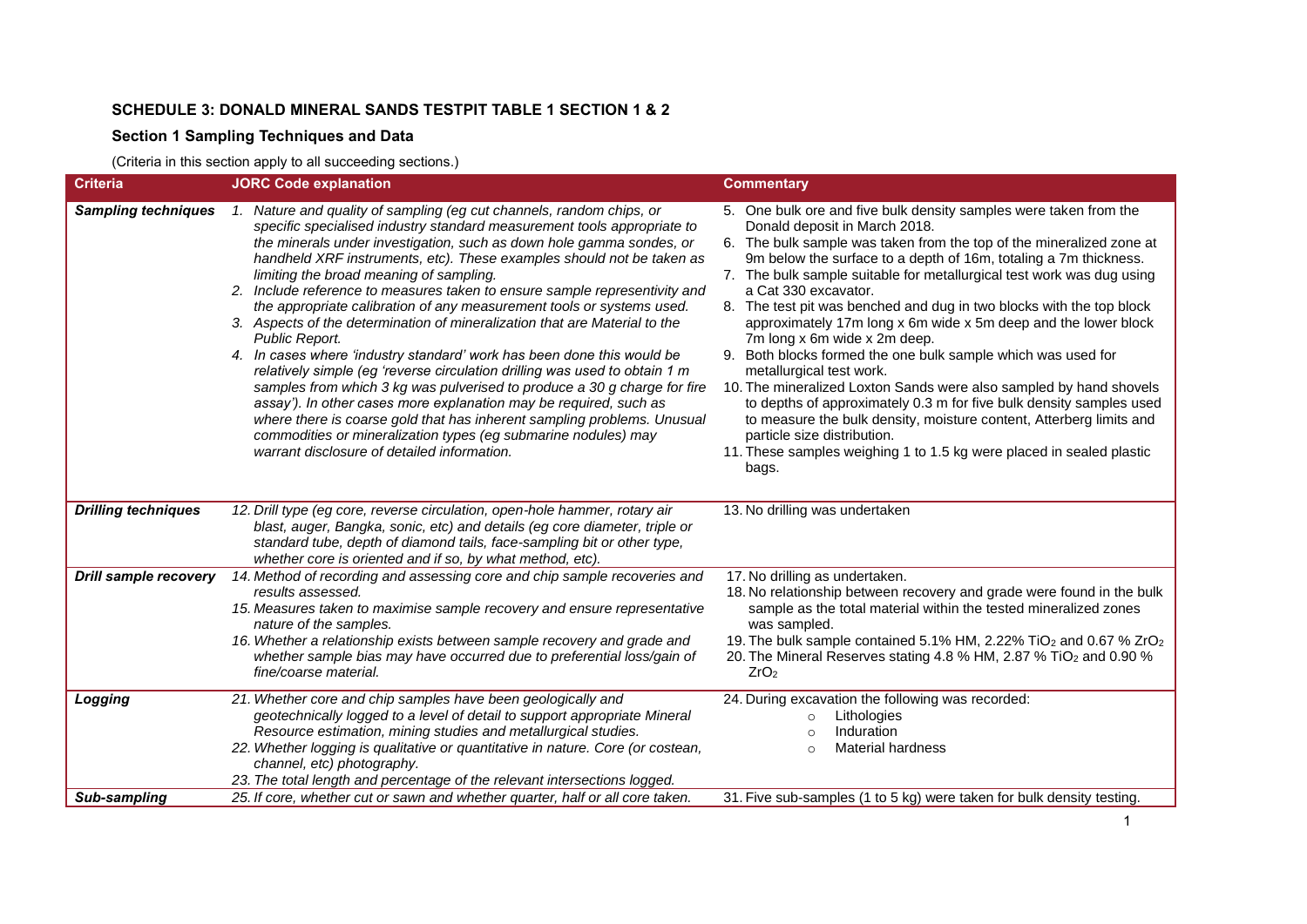| Criteria                                                  | <b>JORC Code explanation</b>                                                                                                                                                                                                                                                                                                                                                                                                                                                                                                                                                                                                       | <b>Commentary</b>                                                                                                                                                                                                                                                                                                                                                                                                                                                                                                                                                                   |
|-----------------------------------------------------------|------------------------------------------------------------------------------------------------------------------------------------------------------------------------------------------------------------------------------------------------------------------------------------------------------------------------------------------------------------------------------------------------------------------------------------------------------------------------------------------------------------------------------------------------------------------------------------------------------------------------------------|-------------------------------------------------------------------------------------------------------------------------------------------------------------------------------------------------------------------------------------------------------------------------------------------------------------------------------------------------------------------------------------------------------------------------------------------------------------------------------------------------------------------------------------------------------------------------------------|
| techniques<br>and<br>sample preparation                   | 26. If non-core, whether riffled, tube sampled, rotary split, etc and whether<br>sampled wet or dry.<br>27. For all sample types, the nature, quality and appropriateness of the<br>sample preparation technique.<br>28. Quality control procedures adopted for all sub-sampling stages to<br>maximise representivity of samples.<br>29. Measures taken to ensure that the sampling is representative of the in<br>situ material collected, including for instance results for field<br>duplicate/second-half sampling.<br>30. Whether sample sizes are appropriate to the grain size of the material<br>being sampled.            | 32. One bulk mineralised sample of 1000 tonnes was sent for<br>metallurgical testing.                                                                                                                                                                                                                                                                                                                                                                                                                                                                                               |
| Quality of assay data<br>and laboratory tests             | 33. The nature, quality and appropriateness of the assaying and laboratory<br>procedures used and whether the technique is considered partial or total.<br>34. For geophysical tools, spectrometers, handheld XRF instruments, etc,<br>the parameters used in determining the analysis including instrument<br>make and model, reading times, calibrations factors applied and their<br>derivation, etc.<br>35. Nature of quality control procedures adopted (eg standards, blanks,<br>duplicates, external laboratory checks) and whether acceptable levels of<br>accuracy (ie lack of bias) and precision have been established. | 36. The following laboratory tests were carried on the bulk sample as a<br>whole:<br>Moisture content<br>$\circ$<br>Density separation by size fraction.<br>$\circ$<br>Particle size -250 um to +20 um were used in the<br>$\circ$<br>analysis.<br>Bulk density by size fraction<br>$\circ$<br><b>THM</b> content<br>$\circ$<br>TiO <sub>2</sub> , ZrO <sub>2</sub> , CeO2, Fe <sub>2</sub> O <sub>3</sub> and Al <sub>2</sub> O <sub>3</sub> were analysed<br>$\circ$<br>and percentages were calculated.<br>37. Duplicates were prepared with no other laboratories were<br>used. |
| <b>Verification</b><br>of.<br>sampling<br>and<br>assaying | 38. The verification of significant intersections by either independent or<br>alternative company personnel.<br>39. The use of twinned holes.<br>40. Documentation of primary data, data entry procedures, data verification,<br>data storage (physical and electronic) protocols.<br>41. Discuss any adjustment to assay data.                                                                                                                                                                                                                                                                                                    | No twin samples were collected or assayed.<br>$\bullet$<br>The intersection of the mineralized zone was recorded by the site<br>geologist.<br>No adjustments to the data were undertaken.                                                                                                                                                                                                                                                                                                                                                                                           |
| Location<br>οf<br>data<br>points                          | 42. Accuracy and quality of surveys used to locate drill holes (collar and<br>down-hole surveys), trenches, mine workings and other locations used in<br>Mineral Resource estimation.<br>43. Specification of the grid system used.<br>44. Quality and adequacy of topographic control.                                                                                                                                                                                                                                                                                                                                            | 45. The position of the bulk sample was mapped and surveyed                                                                                                                                                                                                                                                                                                                                                                                                                                                                                                                         |
| Data spacing<br>and<br>distribution                       | 46. Data spacing for reporting of Exploration Results.<br>47. Whether the data spacing and distribution is sufficient to establish the<br>degree of geological and grade continuity appropriate for the Mineral<br>Resource and Ore Reserve estimation procedure(s) and classifications<br>applied.<br>48. Whether sample compositing has been applied.                                                                                                                                                                                                                                                                            | 49. A single bulk sample was taken.<br>50. The size of the sample (1000 tonne) was sufficient to identify grade,<br>lithology continuity and for metallurgical test work.<br>51. No compositing was applied                                                                                                                                                                                                                                                                                                                                                                         |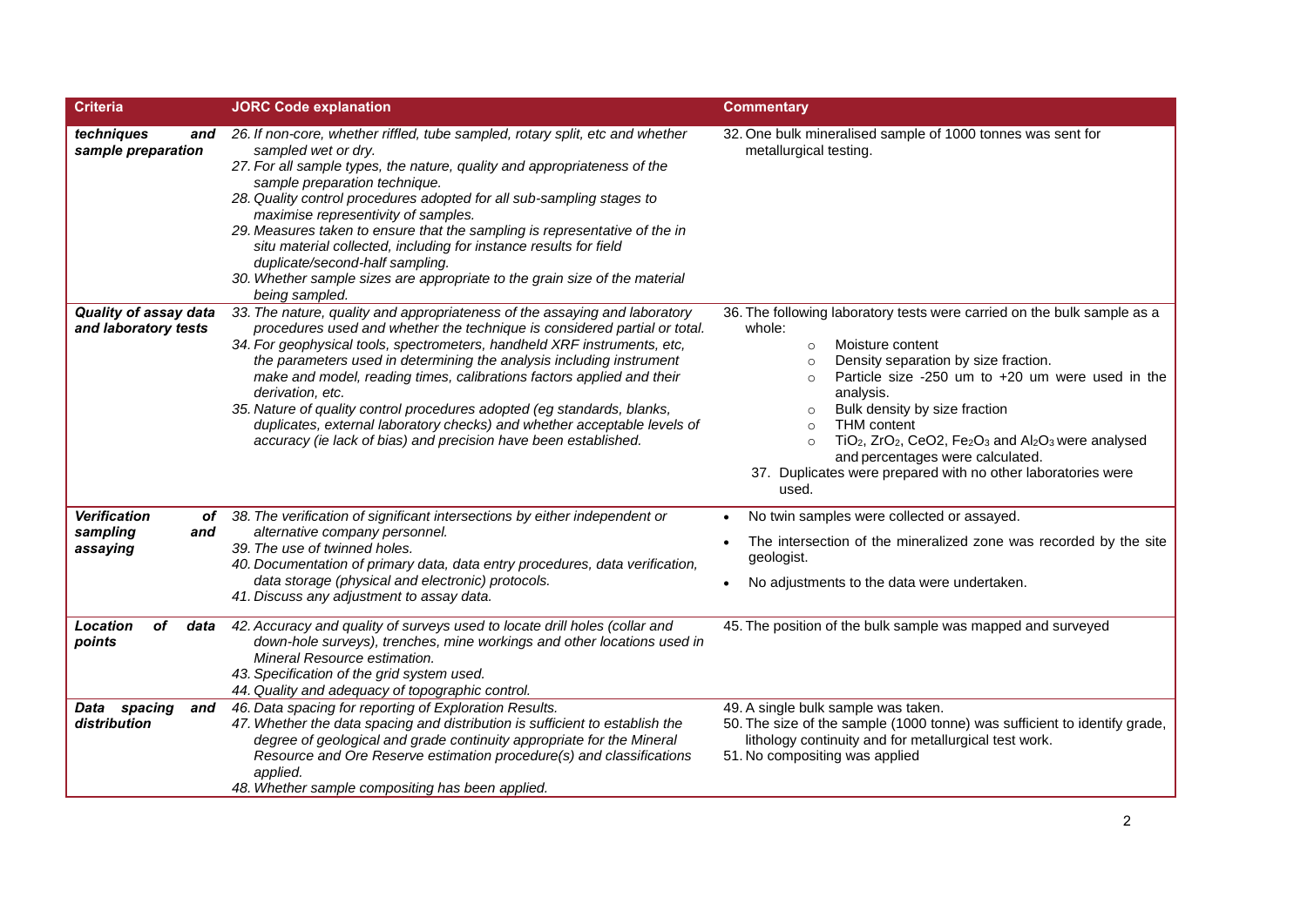| <b>Criteria</b>                                                      | <b>JORC Code explanation</b>                                                                                                                                                                                                                                                                                                                                                                 | <b>Commentary</b>                                                                                                                                                                                                                                                                                                                                                                                                                                                                                                                                                                                                                                                                                                                                           |
|----------------------------------------------------------------------|----------------------------------------------------------------------------------------------------------------------------------------------------------------------------------------------------------------------------------------------------------------------------------------------------------------------------------------------------------------------------------------------|-------------------------------------------------------------------------------------------------------------------------------------------------------------------------------------------------------------------------------------------------------------------------------------------------------------------------------------------------------------------------------------------------------------------------------------------------------------------------------------------------------------------------------------------------------------------------------------------------------------------------------------------------------------------------------------------------------------------------------------------------------------|
| <b>Orientation of data in</b><br>relation to geological<br>structure | 52. Whether the orientation of sampling achieves unbiased sampling of<br>possible structures and the extent to which this is known, considering the<br>deposit type.<br>53. If the relationship between the drilling orientation and the orientation of<br>key mineralised structures is considered to have introduced a sampling<br>bias, this should be assessed and reported if material. | 54. The bulk sample was unbiased in regards to the style of<br>mineralisation for metallurgical test work. The bulk sample consists<br>of mineralisation taken from two blocks. Most material was taken<br>from the top block sample. It was taken in mineralisation from 9m to<br>14m below surface (510 bank cubic metres) and the lower block<br>was taken in mineralisation from 14m to 16m depth (84bank cubic<br>metres).<br>55. The mineralisation style is similar in both blocks and representative<br>for metallurgical test work.<br>56. The bulk sample dimensions are very small in regard to the large<br>dimensions of the deposit (approx. 3km width and over 10km long).<br>There is no bias in relation to the orientation of the sample. |
| Orientation of data in<br>relation to geological<br>structure        | 57. Whether the orientation of sampling achieves unbiased sampling of<br>possible structures and the extent to which this is known, considering the<br>deposit type.<br>58. If the relationship between the drilling orientation and the orientation of<br>key mineralised structures is considered to have introduced a sampling<br>bias, this should be assessed and reported if material. | 59. The bulk sample was unbiased in regards to the flat lying nature of<br>mineralisation for metallurgical test work. Most material was taken<br>from the top block sample. It was taken in mineralisation from 9m to<br>14m below surface (510 bank cubic metres) and the lower block<br>was taken in mineralisation from 14m to 16m depth (84bank cubic<br>metres.<br>60. The mineralisation style is similar in both blocks and representative<br>for metallurgical test work.<br>61. This bulk sample dimensions are very small in regard to the large<br>dimensions of the deposit (approx. 3km width and over 10km long)                                                                                                                             |
| <b>Sample security</b>                                               | 62. The measures taken to ensure sample security.                                                                                                                                                                                                                                                                                                                                            | 63. The five bulk density samples were stored in sealed bags on<br>private land controlled by the company.<br>64. The bulk sample was stored on location and loaded into covered<br>bulk trucks and transported to the processing plant in Queensland.                                                                                                                                                                                                                                                                                                                                                                                                                                                                                                      |
| <b>Audits or reviews</b>                                             | 65. The results of any audits or reviews of sampling techniques and data.                                                                                                                                                                                                                                                                                                                    | 66. Only internal reviews were carried out.                                                                                                                                                                                                                                                                                                                                                                                                                                                                                                                                                                                                                                                                                                                 |

# **Section 2 Reporting of Exploration Results**

(Criteria listed in the preceding section also apply to this section.)

| <b>Criteria</b> | <b>JORC Code explanation</b>                                                  | <b>Commentary</b>                                                    |
|-----------------|-------------------------------------------------------------------------------|----------------------------------------------------------------------|
| Mineral         | 67. Type, reference name/number, location and ownership including             | 69. This sample was taken within MIN5532 which is located within     |
| tenement        | agreements or material issues with third parties such as joint ventures,      | RL2002 owned by Donald Mineral Sands (refer to Figure 2).            |
| and             | partnerships, overriding royalties, native title interests, historical sites, | 70. AMC has been informed by Astron Limited that no third parties or |
| land            | wilderness or national park and environmental settings.                       | other interests impact on the exploration licence.                   |
| tenure          | 68. The security of the tenure held at the time of reporting along with any   | 71. AMC is not aware of any known impediments to the tenure being in |
| status          | known impediments to obtaining a licence to operate in the area.              | existence.                                                           |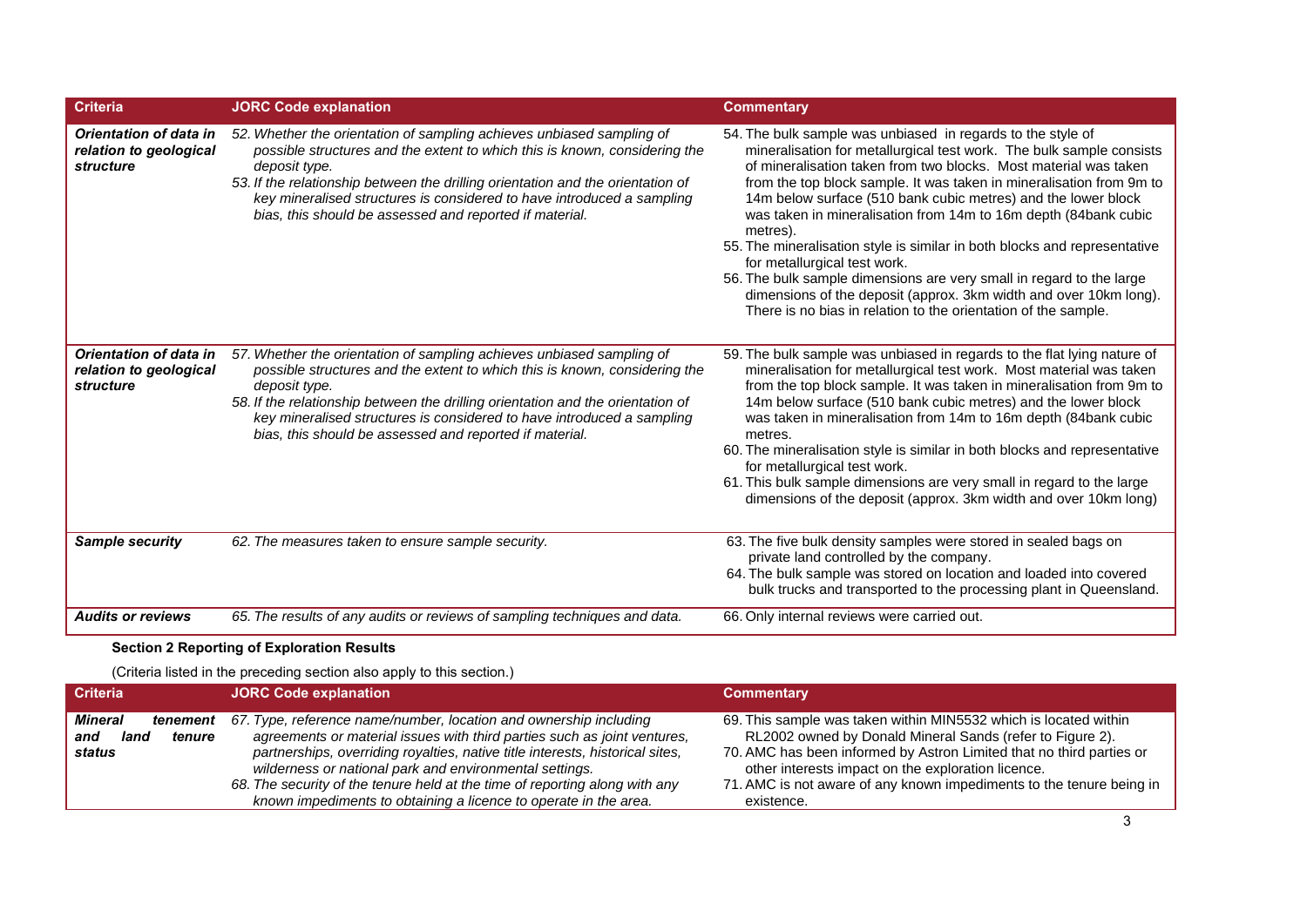| <b>Criteria</b>                       | <b>JORC Code explanation</b>                                                                                                                                                                                                                                                                                                                                                                                                                                                                                                                                                                                                                                                                                                                          | <b>Commentary</b>                                                                                                                                                                                                                                                                                                                                                                                                                                                                                                                                                                                                                                                                                                                                                                                                                                                                                                                                                                                                              |
|---------------------------------------|-------------------------------------------------------------------------------------------------------------------------------------------------------------------------------------------------------------------------------------------------------------------------------------------------------------------------------------------------------------------------------------------------------------------------------------------------------------------------------------------------------------------------------------------------------------------------------------------------------------------------------------------------------------------------------------------------------------------------------------------------------|--------------------------------------------------------------------------------------------------------------------------------------------------------------------------------------------------------------------------------------------------------------------------------------------------------------------------------------------------------------------------------------------------------------------------------------------------------------------------------------------------------------------------------------------------------------------------------------------------------------------------------------------------------------------------------------------------------------------------------------------------------------------------------------------------------------------------------------------------------------------------------------------------------------------------------------------------------------------------------------------------------------------------------|
|                                       |                                                                                                                                                                                                                                                                                                                                                                                                                                                                                                                                                                                                                                                                                                                                                       | 72. Land use is broad acre cropping                                                                                                                                                                                                                                                                                                                                                                                                                                                                                                                                                                                                                                                                                                                                                                                                                                                                                                                                                                                            |
| other parties                         | <b>Exploration done by</b> 73. Acknowledgment and appraisal of exploration by other parties.                                                                                                                                                                                                                                                                                                                                                                                                                                                                                                                                                                                                                                                          | 74. Drilling by CRA Exploration Pty Ltd in 1980's.<br>75. Drilling and bulk sampling by Zirtanium Ltd in 2000, 2002 and 2004.                                                                                                                                                                                                                                                                                                                                                                                                                                                                                                                                                                                                                                                                                                                                                                                                                                                                                                  |
| Geology                               | 76. Deposit type, geological setting and style of mineralisation.                                                                                                                                                                                                                                                                                                                                                                                                                                                                                                                                                                                                                                                                                     | 77. WIM-style mineralisation, fine grained heavy mineral deposit within<br>the Loxton Sands.<br>78. The deposit can be described as a Tertiary aged succession of<br>marine, coastal and continental sediments deposited with heavy<br>minerals in the area. The deposit consists of a solitary or composite<br>broad, lobate sheet-like body of considerable aerial extent, highly<br>sorted and associated with fine to very fine-grained micaceous sand<br>with minor silt, clay and gravel beds. The HM occurs in parallel and<br>cross laminated beds within the host unconsolidated sand, In the<br>Donald deposit the HM mineralisation varies from 4m to over 18m in<br>thickness. These WIM deposits are thought to represent<br>accumulations formed below the active wave base in a near shore<br>marine environment, possibly representing the submarine equivalent<br>of the coarse-grained beach or strand style HM deposits. Minor<br>coarse-grained deposits can occur at the top part of the Loxton<br>Sands. |
| <b>Drill hole Information</b>         | 79. A summary of all information material to the understanding of the<br>exploration results including a tabulation of the following information for<br>all Material drill holes:<br>easting and northing of the drill hole collar<br>$\circ$<br>elevation or RL (Reduced Level - elevation above sea level in<br>$\circ$<br>metres) of the drill hole collar<br>dip and azimuth of the hole<br>$\circ$<br>down hole length and interception depth<br>$\circ$<br>$\circ$ hole length.<br>80. If the exclusion of this information is justified on the basis that the<br>information is not Material and this exclusion does not detract from the<br>understanding of the report, the Competent Person should clearly explain<br>why this is the case. | 81. Previous drilling was used to identify the location of the bulk<br>sample.<br>82. The sample was taken within the following co-ordinates (projection<br>MGA94):<br>Easting - 659,826.4 m to 659,832.6 m<br>$\circ$<br>Northing - 5,953,155.6 m to 5,953,172.5 m<br>$\Omega$<br>Depth from surface - 9 m<br>$\circ$                                                                                                                                                                                                                                                                                                                                                                                                                                                                                                                                                                                                                                                                                                         |
| <b>Data</b><br>aggregation<br>methods | 83. In reporting Exploration Results, weighting averaging techniques,<br>maximum and/or minimum grade truncations (eg cutting of high grades)<br>and cut-off grades are usually Material and should be stated.<br>84. Where aggregate intercepts incorporate short lengths of high grade<br>results and longer lengths of low grade results, the procedure used for<br>such aggregation should be stated and some typical examples of such<br>aggregations should be shown in detail.<br>85. The assumptions used for any reporting of metal equivalent values                                                                                                                                                                                        | 86. The information reported is the aggregation of samples taken by an<br>excavator within a single bulk sample.<br>87. A single bulk sample grade is reported within the -250 um to +20<br>um size fraction as containing 5.1 % HM.<br>88. No metal equivalents are reported.                                                                                                                                                                                                                                                                                                                                                                                                                                                                                                                                                                                                                                                                                                                                                 |